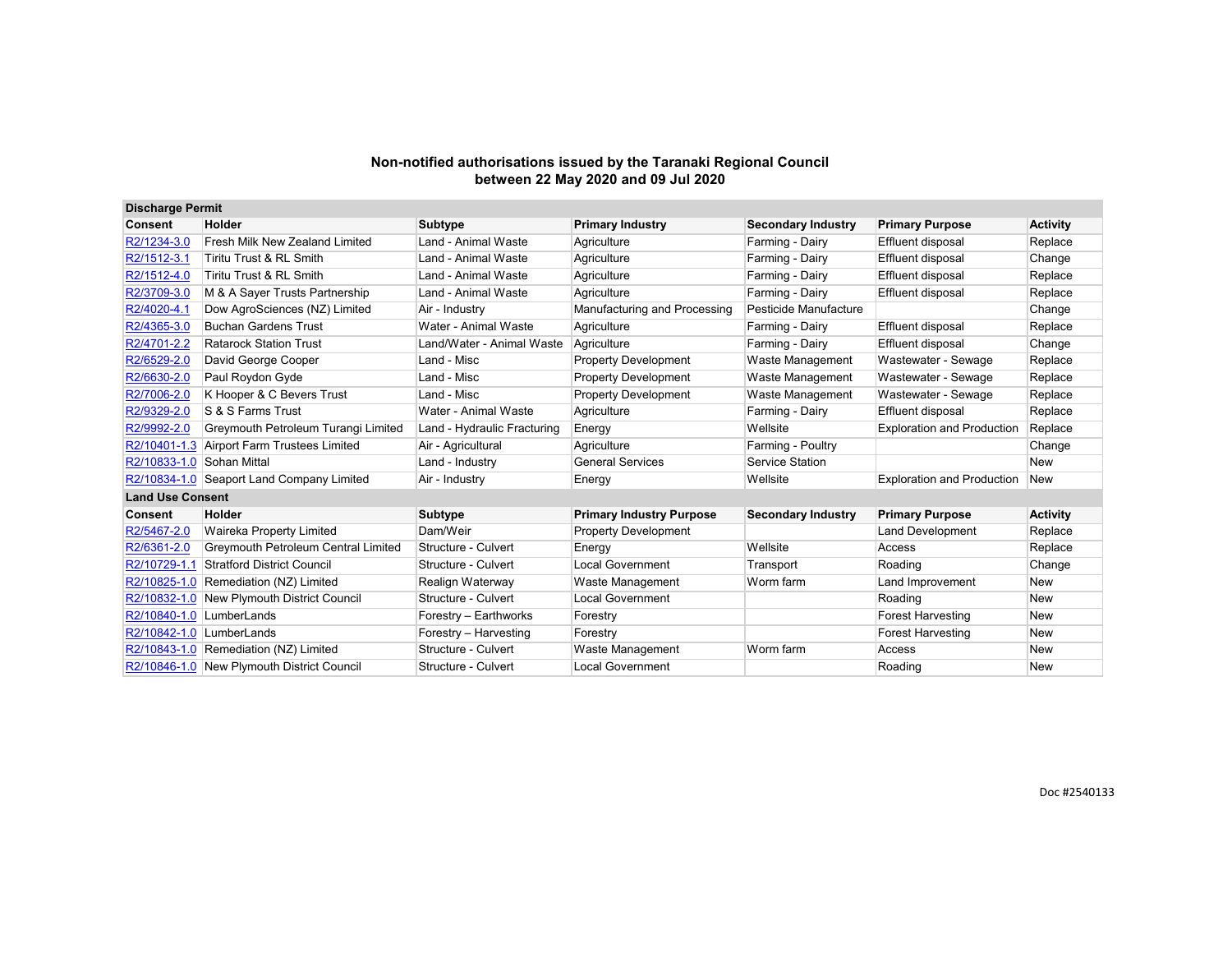**Contract Contract** 

| $R2/1512-3.1$<br>Tiritu Trust & RL Smith<br>C/-Bailey Ingham, PO Box 225, Otorohanga<br>3940<br>Location: 492 Manaia Road, Manaia<br>To discharge farm dairy effluent onto land                                                      | <b>Commencement Date: 26 May 2020</b><br>Expiry Date: 01 Dec 2029<br>Review Dates: Jun 2023<br><b>Activity Class: Discretionary</b><br><b>Application Purpose: Change</b> |  |
|--------------------------------------------------------------------------------------------------------------------------------------------------------------------------------------------------------------------------------------|---------------------------------------------------------------------------------------------------------------------------------------------------------------------------|--|
| Change of conditions so the discharge is to land only                                                                                                                                                                                |                                                                                                                                                                           |  |
| Rohe:<br>Ngaruahine (Statutory Acknowledgement)                                                                                                                                                                                      |                                                                                                                                                                           |  |
| <b>Engagement or consultation:</b>                                                                                                                                                                                                   |                                                                                                                                                                           |  |
| Te Korowai O Ngaruahine Trust                                                                                                                                                                                                        | Comment on application received<br>Do not oppose, subject to conditions<br>٠                                                                                              |  |
| $R2/4701 - 2.2$                                                                                                                                                                                                                      | <b>Commencement Date: 26 May 2020</b>                                                                                                                                     |  |
| <b>Ratarock Station Trust</b>                                                                                                                                                                                                        | Expiry Date: 01 Dec 2030                                                                                                                                                  |  |
| 941 Kaweora Road, RD 32, Opunake 4682                                                                                                                                                                                                | Review Dates: Jun 2022, Jun 2024,<br>Jun 2026, Jun 2028<br><b>Activity Class: Discretionary</b>                                                                           |  |
| Location: 937 Kaweora Road, Opunake                                                                                                                                                                                                  | <b>Application Purpose: Change</b>                                                                                                                                        |  |
| To discharge farm dairy effluent onto land and after treatment in an oxidation pond system<br>and constructed drain, into an unnamed tributary of the Waiaua Stream if the land<br>disposal area is unsuitable for effluent disposal |                                                                                                                                                                           |  |
| Change of conditions to include discharge to land and to change the herd size                                                                                                                                                        |                                                                                                                                                                           |  |
| Rohe:                                                                                                                                                                                                                                |                                                                                                                                                                           |  |
| Taranaki (Statutory Acknowledgement)                                                                                                                                                                                                 |                                                                                                                                                                           |  |
| <b>Engagement or consultation:</b>                                                                                                                                                                                                   |                                                                                                                                                                           |  |
| South Taranaki District Council                                                                                                                                                                                                      | Comment on application received                                                                                                                                           |  |
| Te Kahui o Taranaki Trust                                                                                                                                                                                                            | Provided with application                                                                                                                                                 |  |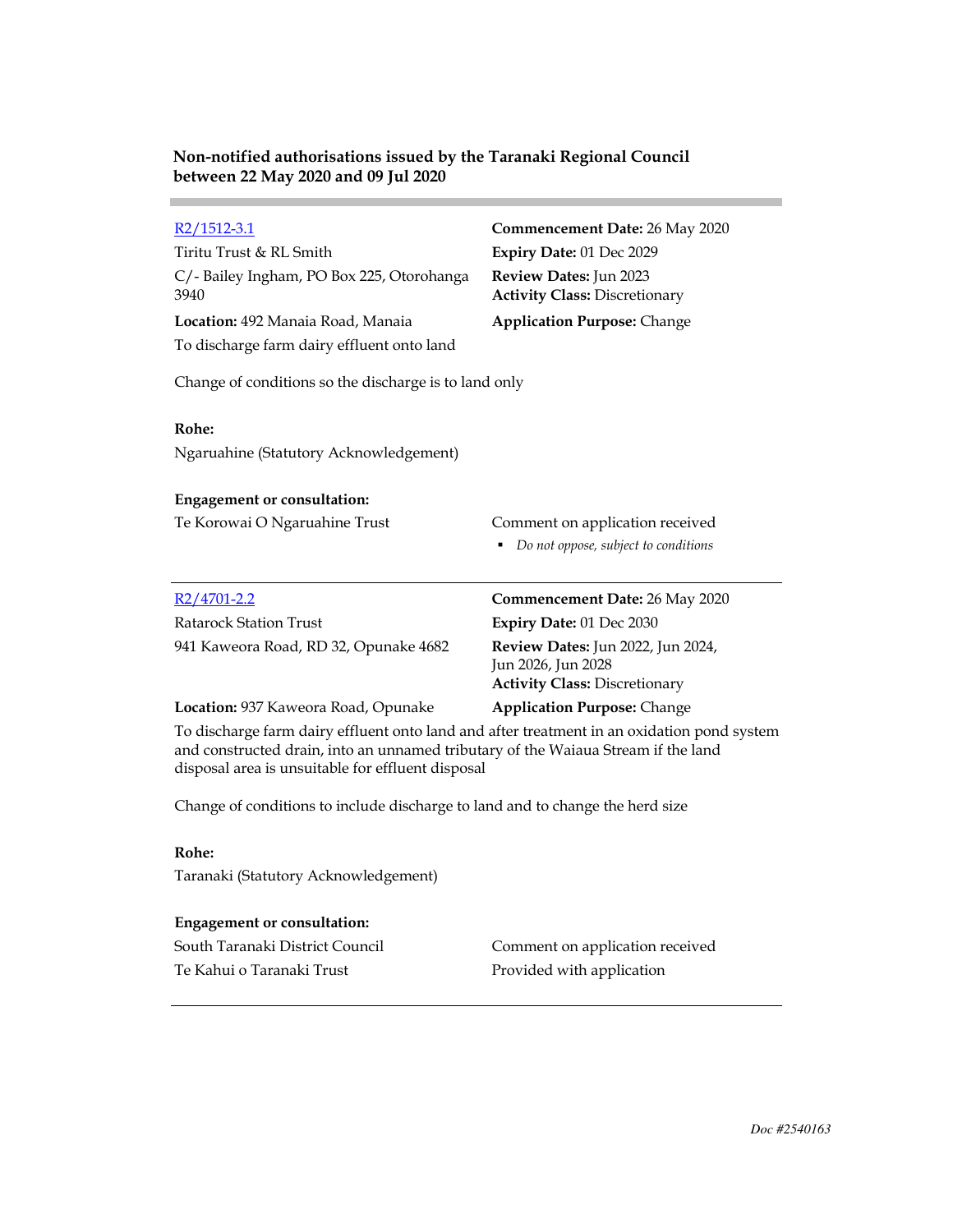| R <sub>2</sub> /10832-1.0           | Commencement Date: 02 Jun 2020                                                  |
|-------------------------------------|---------------------------------------------------------------------------------|
| New Plymouth District Council       | Expiry Date: $01$ Jun 2039                                                      |
| Private Bag 2025, New Plymouth 4342 | <b>Review Dates:</b> Jun 2027, Jun 2033<br><b>Activity Class: Discretionary</b> |

**Location:** Road reserve, Toetoe Road, Tarata **Application Purpose:** New

To replace a culvert in an unnamed tributary of the Waitara River, including the associated disturbance of the stream bed.

## **Rohe:**

Ngati Mutunga (Statutory Acknowledgement) Te Atiawa (Statutory Acknowledgement)

## **Engagement or consultation:**

| Te Kotahitanga o Te Atiawa Trust | Provided with application |
|----------------------------------|---------------------------|
| Te Runanga o Ngati Mutunga       | Provided with application |

| $R2/5467-2.0$                       | Commencement Date: 04 Jun 2020   |
|-------------------------------------|----------------------------------|
| Waireka Property Limited            | <b>Expiry Date: 01 Jun 2038</b>  |
| Private Bag 2222, New Plymouth 4342 | Review Dates: Jun 2026, Jun 2032 |

Private Bag 2222, New Plymouth 4342 **Review Dates:** Jun 2026, Jun 2032 **Activity Class:** Discretionary

## **Location:** 458 South Road, Omata **Application Purpose:** Replace

To dam water with two earth dams in the Waireka Stream to create a lake for aesthetic purposes

## **Rohe:**

Taranaki (Statutory Acknowledgement)

### **Engagement or consultation:**

## Te Kahui o Taranaki Trust Comment on application received

- *Generally consistent with Iwi Environmental Management Plan*
- *Do not oppose, subject to conditions*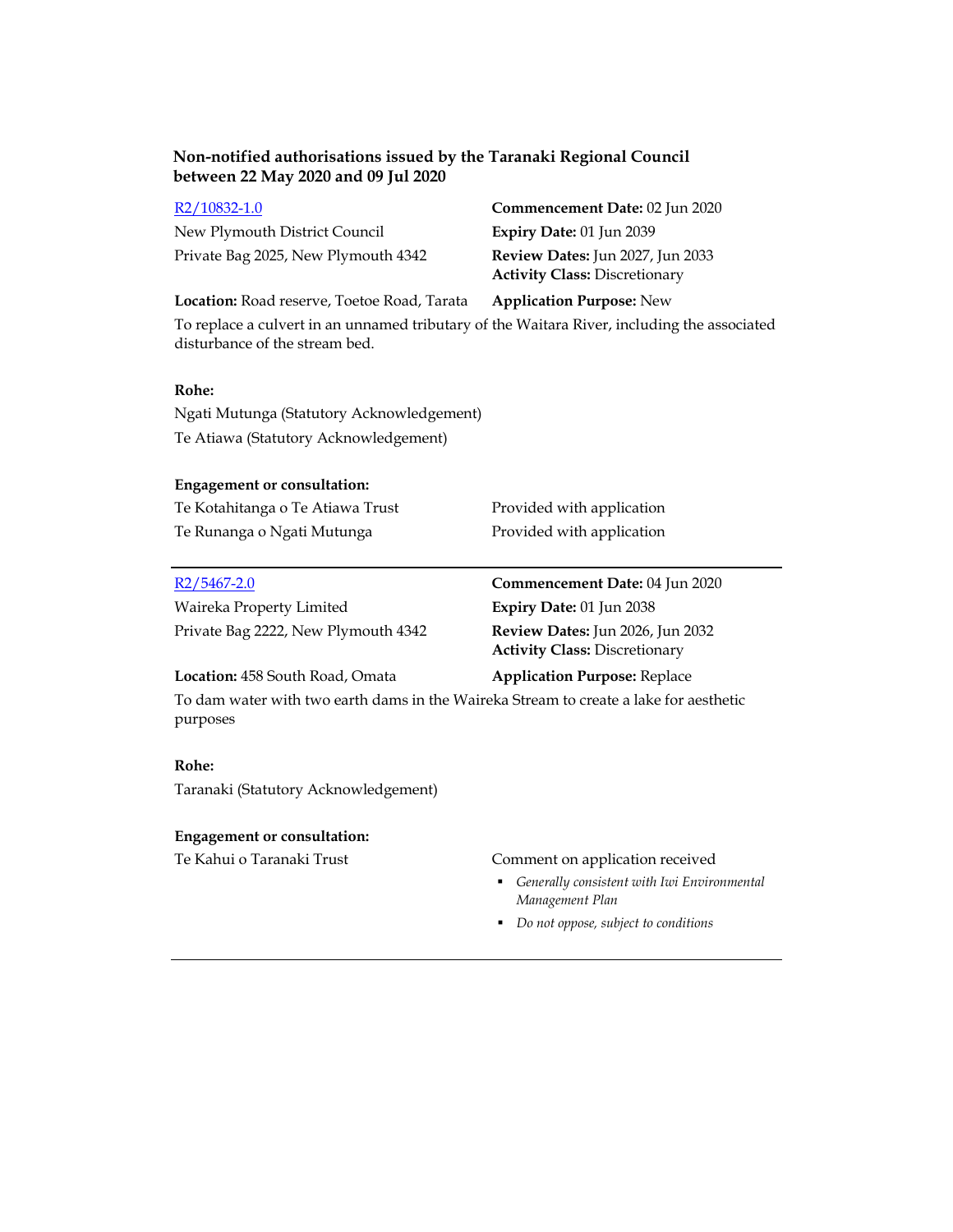| R2/10401-1.3                                                                        | Commencement Date: 05 Jun 2020                                           |  |
|-------------------------------------------------------------------------------------|--------------------------------------------------------------------------|--|
| Airport Farm Trustees Limited                                                       | <b>Expiry Date: 01 Jun 2034</b>                                          |  |
| 58 Airport Drive, RD 3, New Plymouth 4373                                           | Review Dates: Jun 2022, Jun 2028<br><b>Activity Class: Discretionary</b> |  |
| Location: Mountain Road, Midhirst                                                   | <b>Application Purpose: Change</b>                                       |  |
| To disclosure emissions into the six from a meeting forming emerging and associated |                                                                          |  |

To discharge emissions into the air from a poultry farming operation and associated practices including waste management activities

Change of consent conditions to increase the total area of sheds used for intensively housing poultry

## **Rohe:**

Ngaruahine (Statutory Acknowledgement) Ngati Maru Ngati Ruanui

### **Engagement or consultation:**

Te Korowai O Ngaruahine Trust Comment on application received

*No specific comment about the proposal* 

| R2/4020-4.1                         | Commencement Date: 05 Jun 2020                                                            |
|-------------------------------------|-------------------------------------------------------------------------------------------|
| Dow AgroSciences (NZ) Limited       | <b>Expiry Date: 01 Jun 2044</b>                                                           |
| Private Bag 2017, New Plymouth 4342 | <b>Review Dates:</b> Jun 2026, Jun 2032, Jun 2038<br><b>Activity Class: Discretionary</b> |
|                                     |                                                                                           |

**Location:** 89 Paritutu Road, Spotswood **Application Purpose:** Change

To discharge contaminants to air from all activities associated with the current and future operation of an agrichemical formulation and packaging plant

Change of consent conditions to update the dilution factors for the Granular Herbicides Plant as a consequence of installing a new extraction fan

# **Rohe:**

Te Atiawa (Statutory Acknowledgement)

## **Engagement or consultation:**

Te Kotahitanga o Te Atiawa Trust Provided with application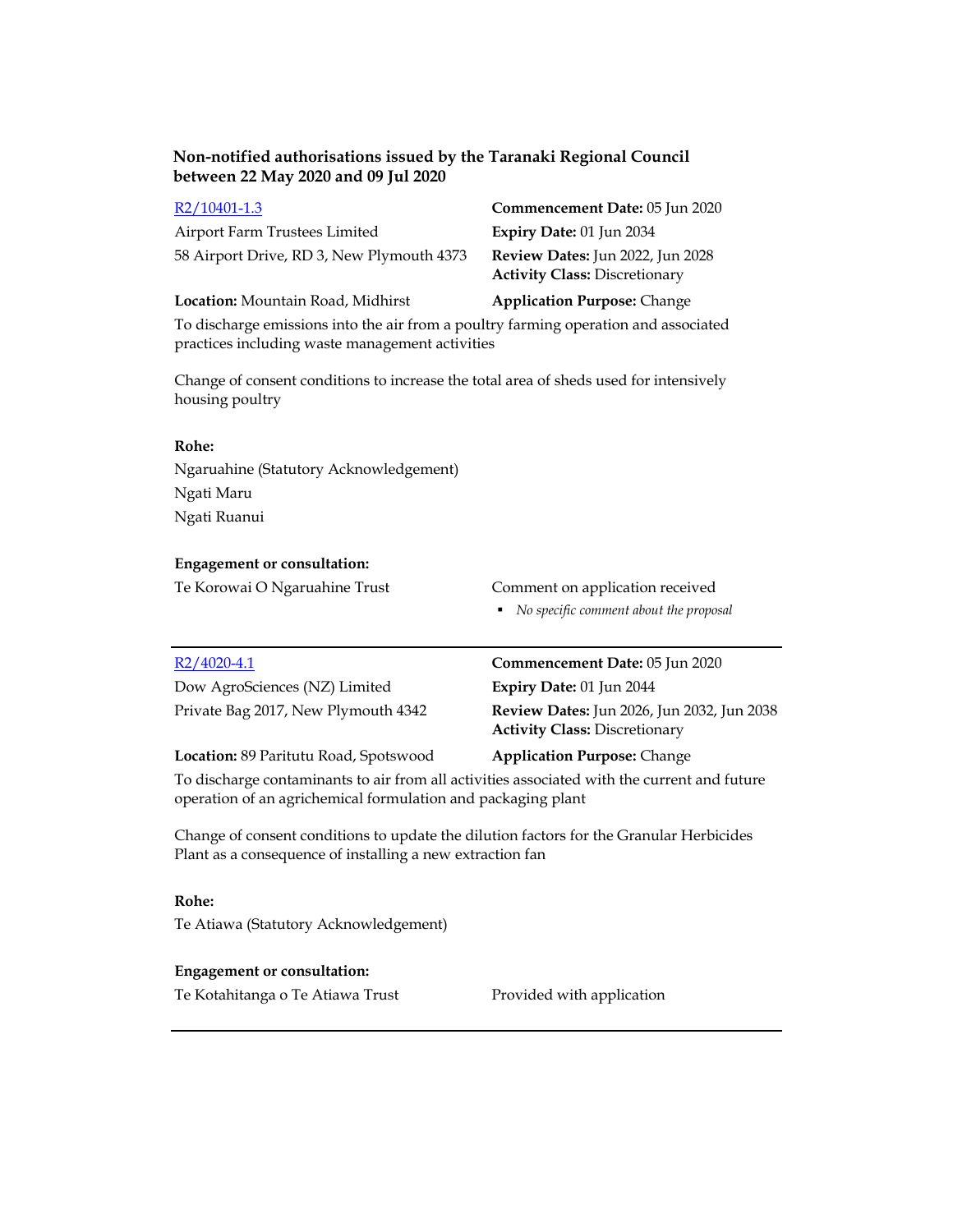| R2/10834-1.0                  | Commencement Date: 12 Jun 2020                                        |
|-------------------------------|-----------------------------------------------------------------------|
| Seaport Land Company Limited  | Expiry Date: $01$ Jun 2030                                            |
| PO Box 883, New Plymouth 4340 | <b>Review Dates:</b> Jun 2026<br><b>Activity Class: Discretionary</b> |

**Location:** 20 Hakirau Street, Moturoa **Application Purpose:** New

To discharge emissions to air from a plugged and abandoned oil and gas well (Taranaki Petroleum Company–5)

# **Rohe:**

Te Atiawa (Statutory Acknowledgement)

# **Engagement or consultation:** Te Kotahitanga o Te Atiawa Trust Provided with application R2/7006-2.0 **Commencement Date:** 16 Jun 2020 K Hooper & C Bevers Trust **Expiry Date:** 01 Jun 2038 1808 Mangorei Road, RD 1, New Plymouth 4371 **Review Dates:** Jun 2026, Jun 2032 **Activity Class:** Discretionary

# **Location:** 1808 Mangorei Road, New Plymouth **Application Purpose:** Replace

To discharge treated domestic effluent from a wastewater treatment system onto and into land

## **Rohe:**

Taranaki (Statutory Acknowledgement) Te Atiawa (Statutory Acknowledgement)

## **Engagement or consultation:**

| Te Kahui o Taranaki Trust        | Provided with application |
|----------------------------------|---------------------------|
| Te Kotahitanga o Te Atiawa Trust | Provided with application |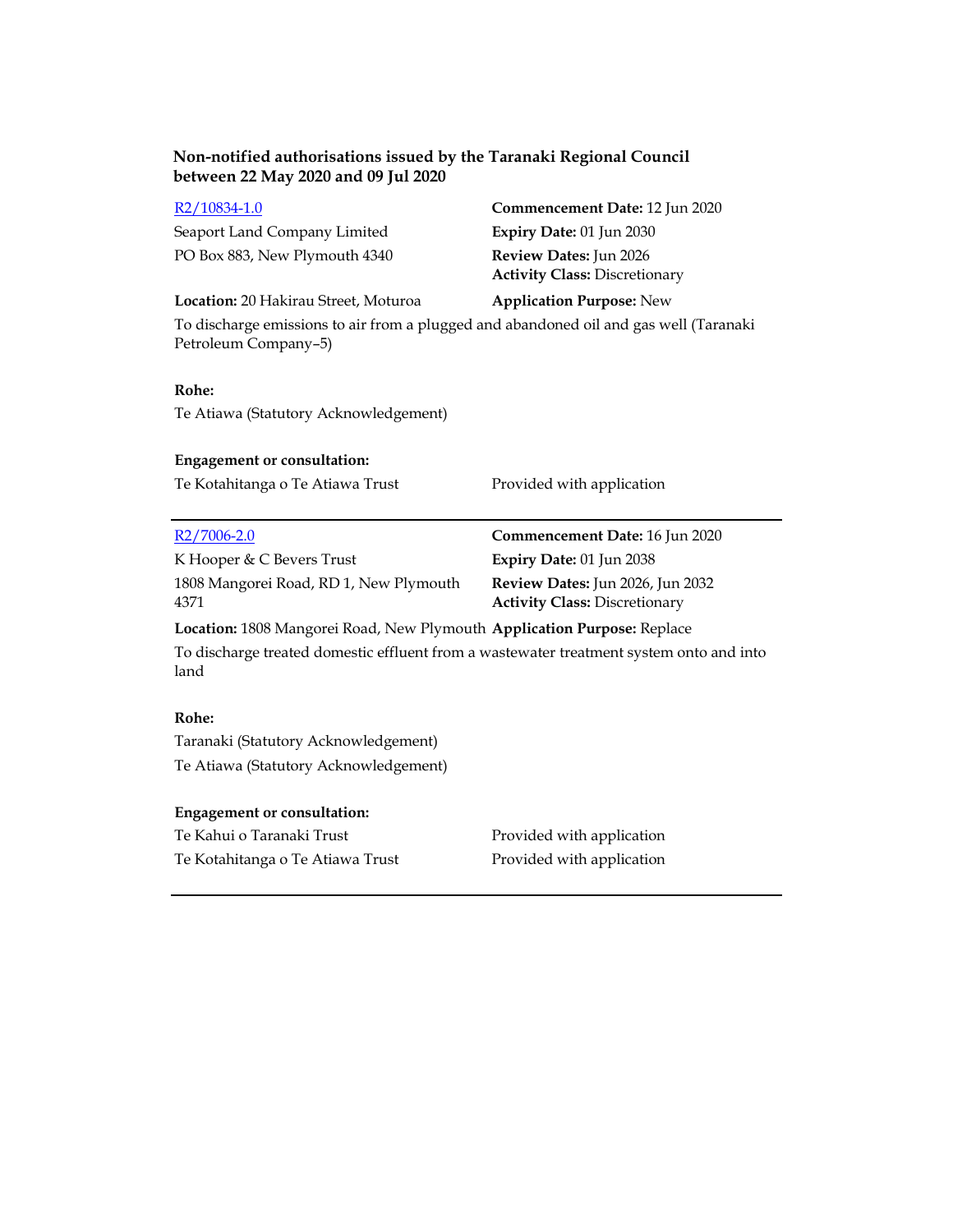| $R2/3709-3.0$                                                                                                                                                                                                                                                                       | Commencement Date: 18 Jun 2020                                                  |  |
|-------------------------------------------------------------------------------------------------------------------------------------------------------------------------------------------------------------------------------------------------------------------------------------|---------------------------------------------------------------------------------|--|
| M & A Sayer Trusts Partnership                                                                                                                                                                                                                                                      | Expiry Date: 01 Dec 2048                                                        |  |
| Malcolm & Aileen Sayer, 190 Taikatu Road,<br>RD 28, Hawera 4678                                                                                                                                                                                                                     | Review Dates: Jun 2030, Jun 2036, Jun 2042<br><b>Activity Class: Controlled</b> |  |
| Location: 203 Taikatu Road, Otakeho                                                                                                                                                                                                                                                 | <b>Application Purpose: Replace</b>                                             |  |
| To discharge farm dairy effluent onto land                                                                                                                                                                                                                                          |                                                                                 |  |
| Rohe:<br>Ngaruahine (Statutory Acknowledgement)                                                                                                                                                                                                                                     |                                                                                 |  |
| <b>Engagement or consultation:</b>                                                                                                                                                                                                                                                  |                                                                                 |  |
| Te Korowai O Ngaruahine Trust                                                                                                                                                                                                                                                       | Comment on application received                                                 |  |
|                                                                                                                                                                                                                                                                                     | Do not oppose, subject to conditions                                            |  |
| $R2/10833-1.0$                                                                                                                                                                                                                                                                      | Commencement Date: 22 Jun 2020                                                  |  |
| Sohan Mittal                                                                                                                                                                                                                                                                        | Expiry Date: 01 Jun 2022                                                        |  |
| 351 Porchester Road, Takanini, Auckland 2112 Review Dates:                                                                                                                                                                                                                          | <b>Activity Class: Discretionary</b>                                            |  |
| Location: 402 Broadway, Stratford                                                                                                                                                                                                                                                   | <b>Application Purpose: New</b>                                                 |  |
| To take groundwater from dewatering activities, associated with the placement of an<br>underground petroleum storage tank, and to discharge treated water onto and into land in<br>circumstances where it may enter water, via the Stratford District Council stormwater<br>network |                                                                                 |  |

# **Rohe:**

Ngati Ruanui

# **Engagement or consultation:**

Stratford District Council Consulted by applicant

Stratford District Council Written approval provided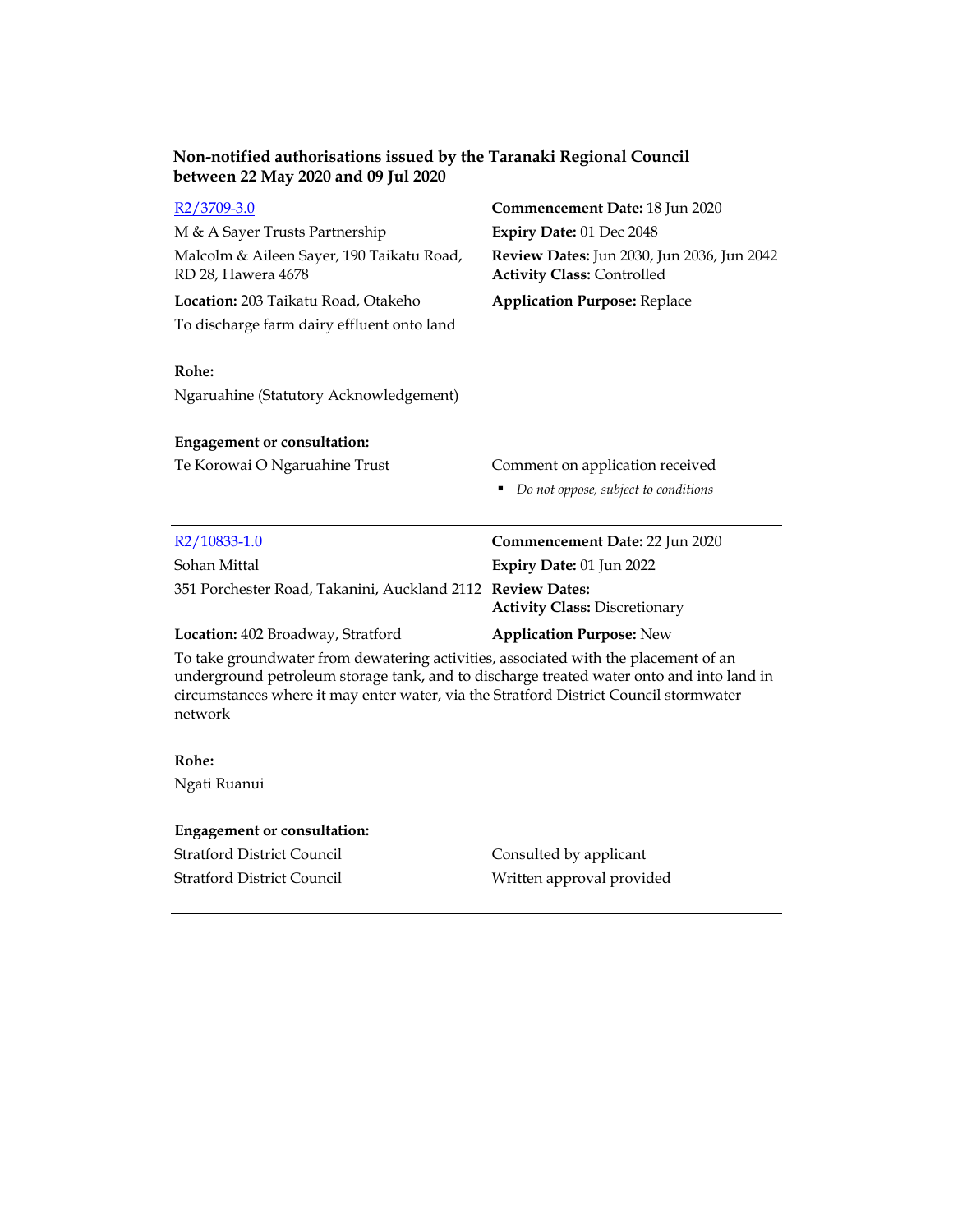| R2/10729-1.1                                        | Commencement Date: 23 Jun 2020                                           |
|-----------------------------------------------------|--------------------------------------------------------------------------|
| <b>Stratford District Council</b>                   | <b>Expiry Date: 01 Jun 2034</b>                                          |
| Chief Executive, PO Box 320, Stratford 4352         | Review Dates: Jun 2022, Jun 2028<br><b>Activity Class: Discretionary</b> |
| Location: Road reserve, Monmouth Road,<br>Stratford | <b>Application Purpose: Change</b>                                       |

To replace a culvert in an unnamed tributary of the Kahouri Stream, including the associated disturbance of the stream bed

Change of consent conditions to change the type of culvert and allow for winter work

# **Rohe:**

Ngaruahine (Statutory Acknowledgement) Ngati Maru Ngati Ruanui

### **Engagement or consultation:**

Te Korowai O Ngaruahine Trust Comment on application received

*Do not oppose, subject to conditions*

Remediation (NZ) Limited **Expiry Date:** 01 Jun 2039

R2/10825-1.0 **Commencement Date:** 24 Jun 2020 PO Box 8045, New Plymouth 4342 **Review Dates:** Jun 2027, Jun 2033 **Activity Class:** Discretionary

## **Location:** 1460 Mokau Road, Uruti **Application Purpose:** New

To realign a section of two unnamed tributaries of the Haehanga Stream for land improvement purposes

### **Rohe:**

Ngati Mutunga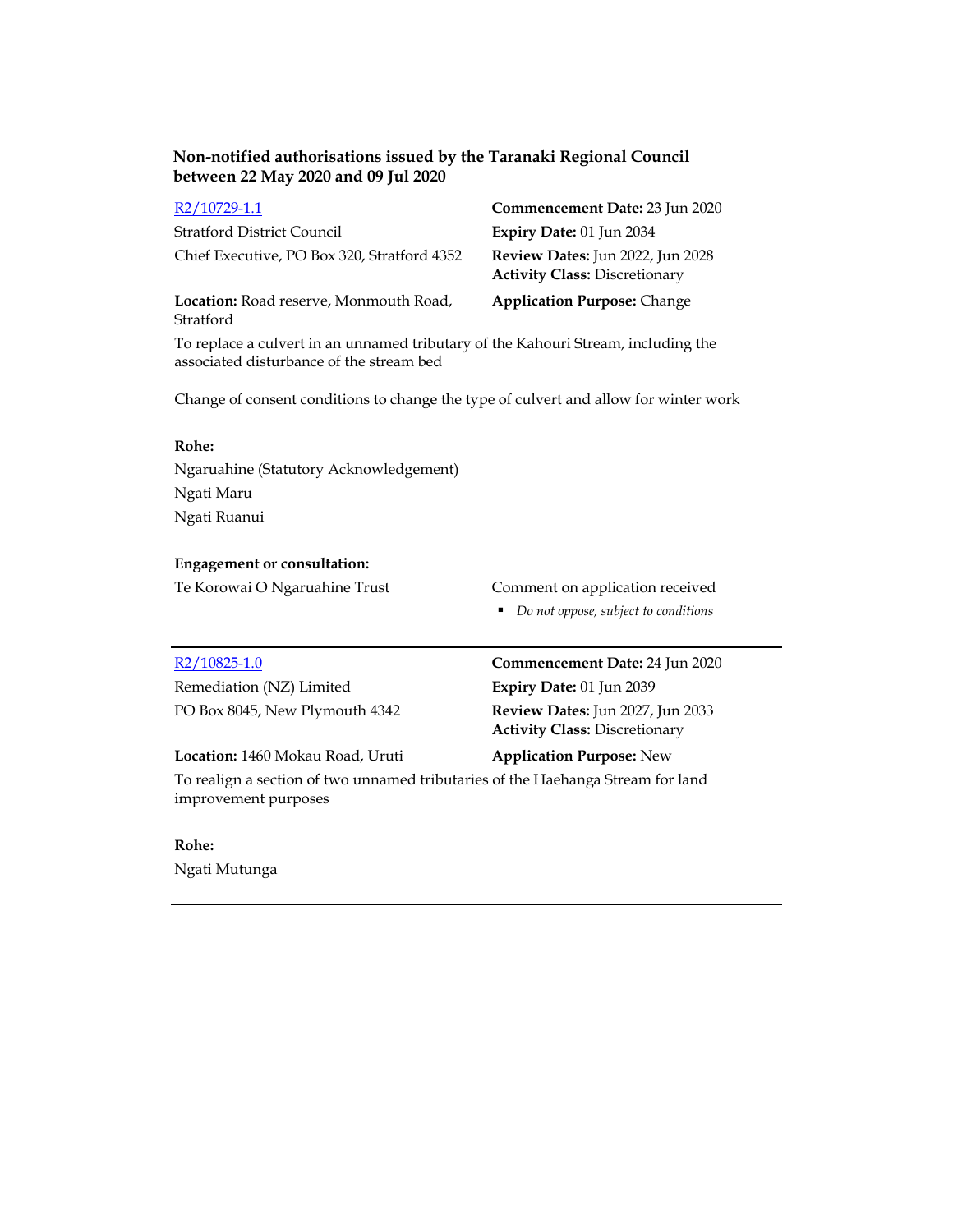Remediation (NZ) Limited **Expiry Date:** 01 Jun 2039

R2/10843-1.0 **Commencement Date:** 24 Jun 2020 PO Box 8045, New Plymouth 4342 **Review Dates:** Jun 2027, Jun 2033 **Activity Class:** Discretionary

**Location:** 1460 Mokau Road, Uruti **Application Purpose:** New

To modify a culvert to provide for fish passage, in an unnamed tributary of the Haehanga Stream, including associated disturbance of the stream bed

## **Rohe:**

Ngati Mutunga

| $R2/1512-4.0$                                                        | Commencement Date: 25 Jun 2020                                                  |
|----------------------------------------------------------------------|---------------------------------------------------------------------------------|
| Tiritu Trust & RL Smith                                              | Expiry Date: 01 Dec 2047                                                        |
| C/-Bailey Ingham, PO Box 225, Otorohanga<br>3940                     | Review Dates: Jun 2029, Jun 2035, Jun 2041<br><b>Activity Class: Controlled</b> |
| Location: 492 Manaia Road, Manaia                                    | <b>Application Purpose: Replace</b>                                             |
| To discharge farm dairy effluent onto land                           |                                                                                 |
| Rohe:                                                                |                                                                                 |
| Ngaruahine (Statutory Acknowledgement)                               |                                                                                 |
| <b>Engagement or consultation:</b>                                   |                                                                                 |
| Te Korowai O Ngaruahine Trust                                        | Comment on application received                                                 |
|                                                                      | Do not oppose, subject to conditions                                            |
| $R2/10840-1.0$                                                       | Commencement Date: 26 Jun 2020                                                  |
| LumberLands                                                          | Expiry Date: 01 Jun 2022                                                        |
| PO Box 31, Urenui 4349                                               | <b>Review Dates:</b>                                                            |
|                                                                      | <b>Activity Class: Restricted discretionary</b>                                 |
| Location: 409 Mangamaio Road, Mimi                                   | <b>Application Purpose: New</b>                                                 |
| To undertake earthworks relating to harvesting a plantation forestry |                                                                                 |
| Rohe:                                                                |                                                                                 |

Ngati Mutunga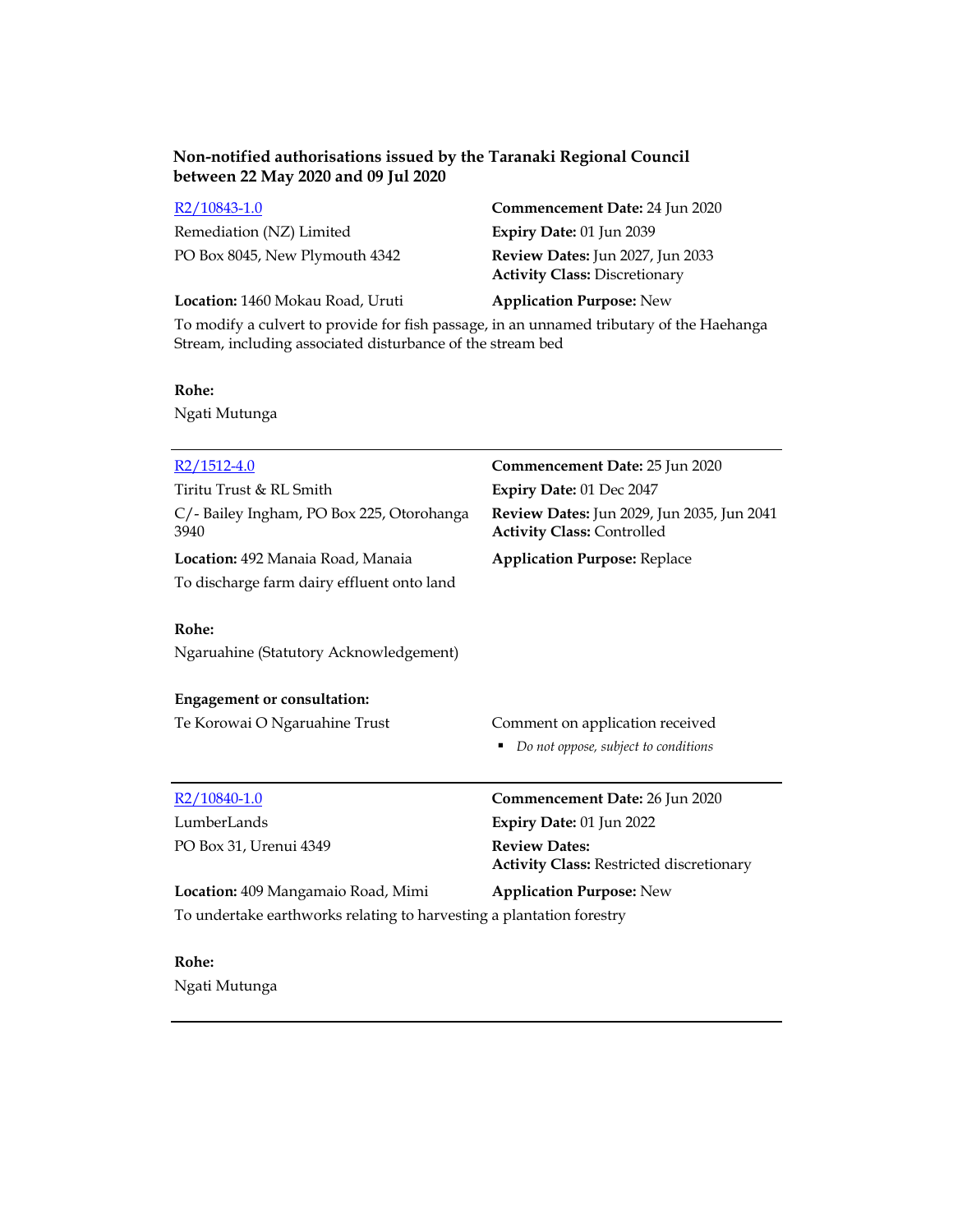PO Box 31, Urenui 4349 **Review Dates:**

**Location:** 409 Mangamaio Road, Mimi **Application Purpose:** New To harvest a plantation forest

R2/10842-1.0 **Commencement Date:** 26 Jun 2020 LumberLands **Expiry Date:** 01 Jun 2022 **Activity Class:** Controlled

## **Rohe:**

Ngati Mutunga

| $R2/6529-2.0$                                                                                   | Commencement Date: 30 Jun 2020                                           |
|-------------------------------------------------------------------------------------------------|--------------------------------------------------------------------------|
| David George Cooper                                                                             | Expiry Date: 01 Jun 2038                                                 |
| 399 Waitara Road, RD 3, Huirangi, Waitara<br>4373                                               | Review Dates: Jun 2026, Jun 2032<br><b>Activity Class: Discretionary</b> |
| Location: 1748 Mangorei Road, Mangorei                                                          | <b>Application Purpose: Replace</b>                                      |
| To discharge treated domestic effluent from a wastewater treatment system onto and into<br>land |                                                                          |

# **Rohe:**

Taranaki (Statutory Acknowledgement) Te Atiawa (Statutory Acknowledgement)

## **Engagement or consultation:**

Te Kahui o Taranaki Trust **Provided with application** Te Kotahitanga o Te Atiawa Trust Provided with application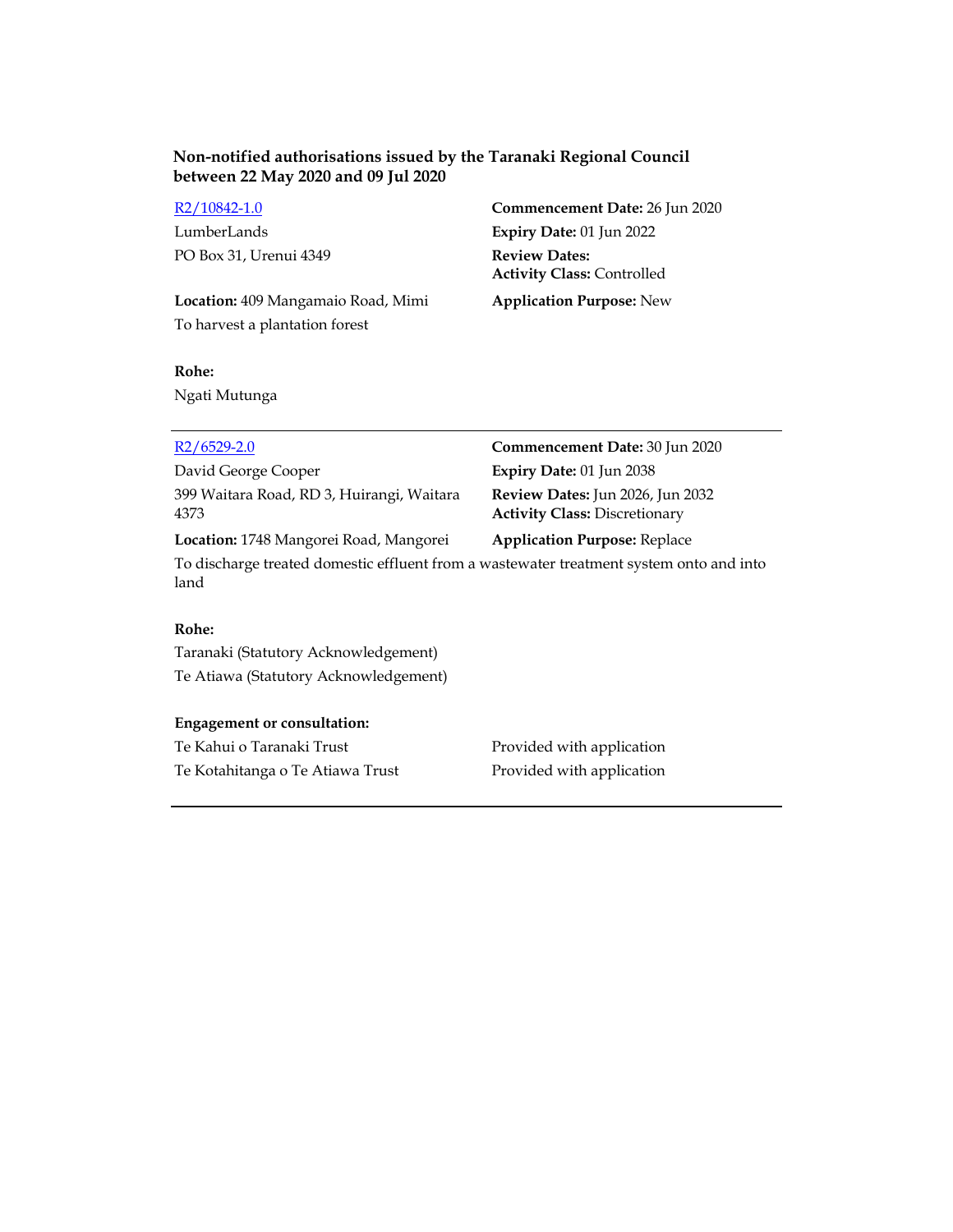| R <sub>2</sub> /9329-2.0                           | Commencement Date: 02 Jul 2020                                               |
|----------------------------------------------------|------------------------------------------------------------------------------|
| S & S Farms Trust                                  | <b>Expiry Date: 01 Dec 2025</b>                                              |
| 341 Upper Puniho Road, RD 37, New<br>Plymouth 4381 | <b>Review Dates:</b> Jun 2021, Jun 2023<br><b>Activity Class: Controlled</b> |
| Location: 341 Puniho Road Upper, Newall            | <b>Application Purpose: Replace</b>                                          |

To discharge farm dairy effluent onto land and, after treatment in an oxidation pond system and constructed drain, into an unnamed tributary of the Matanehunehu Stream if the land disposal area is unsuitable for effluent disposal; and, until 1 December 2022 to discharge farm dairy effluent after treatment in an oxidation pond system and constructed drain, into an unnamed tributary of the Matanehunehu Stream

## **Rohe:**

Taranaki (Statutory Acknowledgement)

| <b>Engagement or consultation:</b>                                                                                                   |                                                                    |
|--------------------------------------------------------------------------------------------------------------------------------------|--------------------------------------------------------------------|
| Te Kahui o Taranaki Trust                                                                                                            | Provided with application                                          |
|                                                                                                                                      |                                                                    |
| $R2/9992-2.0$                                                                                                                        | Commencement Date: 03 Jul 2020                                     |
| Greymouth Petroleum Turangi Limited                                                                                                  | Expiry Date: 01 Jun 2039                                           |
| PO Box 3394, Fitzroy, New Plymouth 4341                                                                                              | Review Dates: Jun annually<br><b>Activity Class: Discretionary</b> |
| Location: Turangi-D wellsite, 180 Waiau Road, Application Purpose: Replace<br>Onaero (Property owner: Kim Topless & John<br>Topless) |                                                                    |
| To discharge water based hydraulic fracturing fluids into land at depths greater than 3,200<br>mTVDSS beneath the Turangi-D wellsite |                                                                    |
| Rohe:                                                                                                                                |                                                                    |
| Ngati Mutunga                                                                                                                        |                                                                    |
| Te Atiawa (Statutory Acknowledgement)                                                                                                |                                                                    |
|                                                                                                                                      |                                                                    |
| <b>Engagement or consultation:</b>                                                                                                   |                                                                    |
| Ngati Rahiri Hapu O Te Atiawa (Taranaki)<br>Society Inc                                                                              | Consulted by applicant                                             |

Te Kotahitanga o Te Atiawa Trust Comment on application received

*Do not oppose, subject to conditions*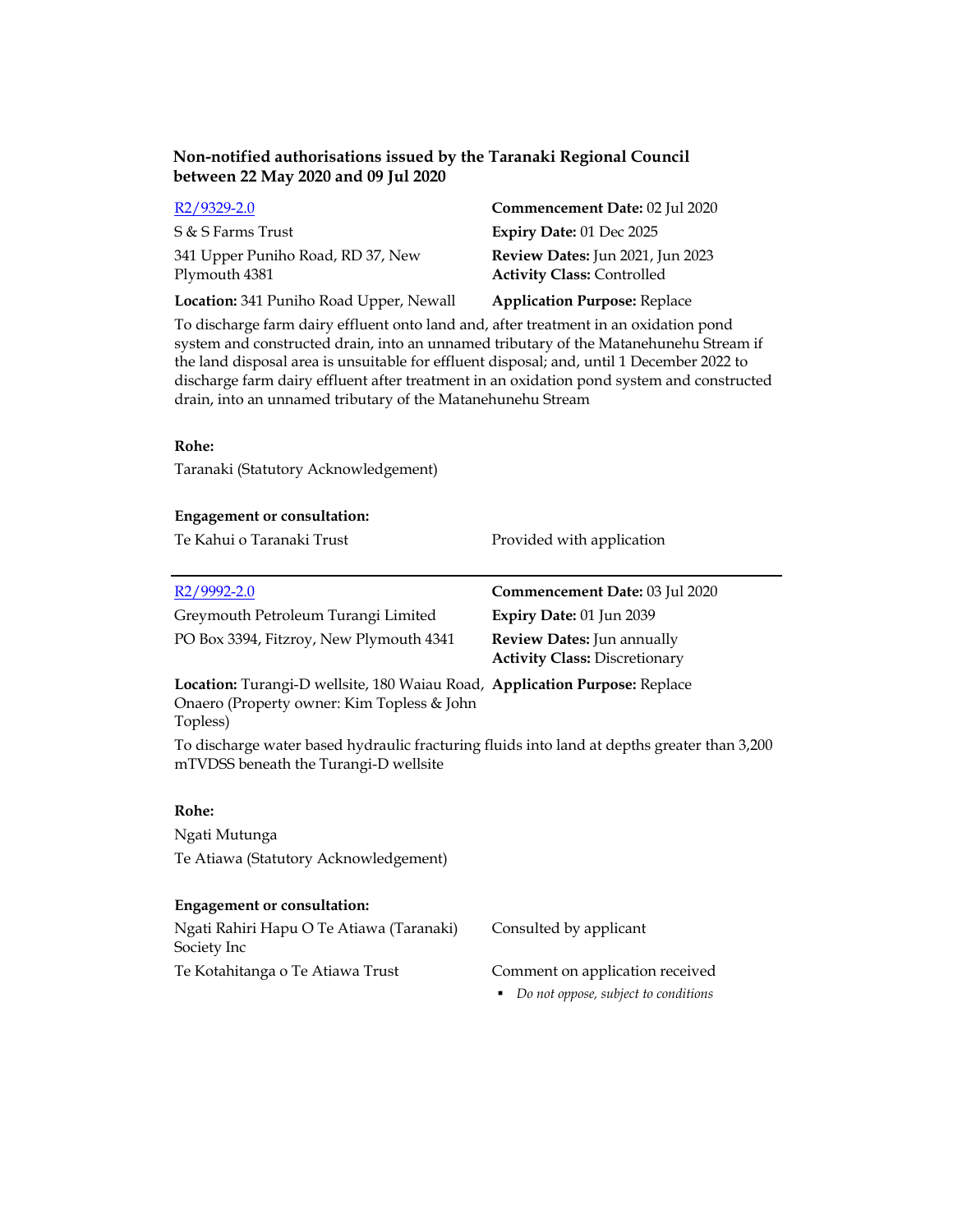| $R2/6361-2.0$                                                                                                                   | Commencement Date: 06 Jul 2020                                           |
|---------------------------------------------------------------------------------------------------------------------------------|--------------------------------------------------------------------------|
| Greymouth Petroleum Central Limited                                                                                             | Expiry Date: 01 Jun 2038                                                 |
| PO Box 3394, Fitzroy, New Plymouth 4341                                                                                         | Review Dates: Jun 2026, Jun 2032<br><b>Activity Class: Discretionary</b> |
| Location: 28 Bedford Road, Kaimiro                                                                                              | <b>Application Purpose: Replace</b>                                      |
| To use a culvert in an unnamed tributary of the Waiongana Stream                                                                |                                                                          |
| Rohe:                                                                                                                           |                                                                          |
| Te Atiawa (Statutory Acknowledgement)                                                                                           |                                                                          |
| <b>Engagement or consultation:</b>                                                                                              |                                                                          |
| Te Kotahitanga o Te Atiawa Trust                                                                                                | Comment on application received                                          |
|                                                                                                                                 | Do not oppose, subject to conditions                                     |
| $R2/6630-2.0$                                                                                                                   | Commencement Date: 07 Jul 2020                                           |
| Paul Roydon Gyde                                                                                                                | Expiry Date: 01 Jun 2038                                                 |
| 1562 Egmont Road, RD 6, Inglewood 4386                                                                                          | Review Dates: Jun 2026, Jun 2032<br><b>Activity Class: Discretionary</b> |
| Location: 1562 Egmont Road, Egmont Village                                                                                      | <b>Application Purpose: Replace</b>                                      |
| To discharge treated domestic effluent from a wastewater treatment system into land in the<br>vicinity of the Waiwhakaiho River |                                                                          |
|                                                                                                                                 |                                                                          |

# **Rohe:**

Te Atiawa (Statutory Acknowledgement)

# **Engagement or consultation:**

Te Kotahitanga o Te Atiawa Trust Provided with application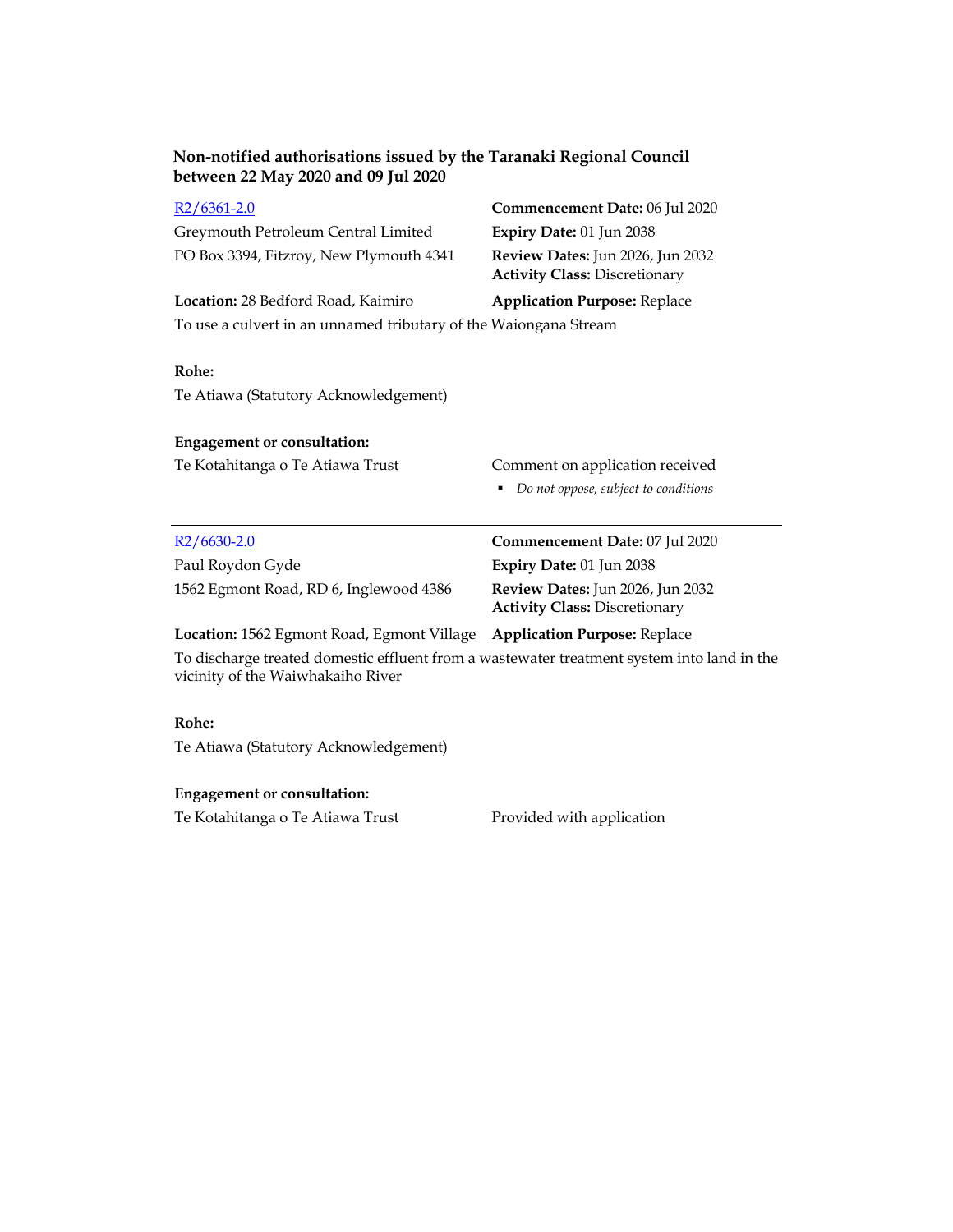New Plymouth District Council **Expiry Date:** 01 Jun 2039 Private Bag 2025, New Plymouth 4342 **Review Dates:** Jun 2027, Jun 2033

R2/10846-1.0 **Commencement Date:** 07 Jul 2020 **Activity Class:** Discretionary

**Location:** Road reserve, Moki Road, Uruti **Application Purpose:** New

To replace a culvert in the Moki Stream, including the associated disturbance of the stream bed

## **Rohe:**

Ngati Mutunga

Buchan Gardens Trust **Expiry Date:** 01 Dec 2045 167 Manganui Road, RD 24, Midhirst, Stratford 4394

R2/4365-3.0 **Commencement Date:** 09 Jul 2020 **Review Dates:** Jun 2027, Jun 2033, Jun 2039 **Activity Class:** Controlled

**Location:** 167 Manganui Road, Midhirst **Application Purpose:** Replace

To discharge farm dairy effluent onto land, and until 1 December 2022 after treatment in an oxidation pond system and constructed drain, into an unnamed tributary of the Manganui River

# **Rohe:**

Te Atiawa (Statutory Acknowledgement)

## **Engagement or consultation:**

Te Kotahitanga o Te Atiawa Trust Comment on application received

- *Generally consistent with Iwi Environmental Management Plan*
- *Application lacks sufficient detail*